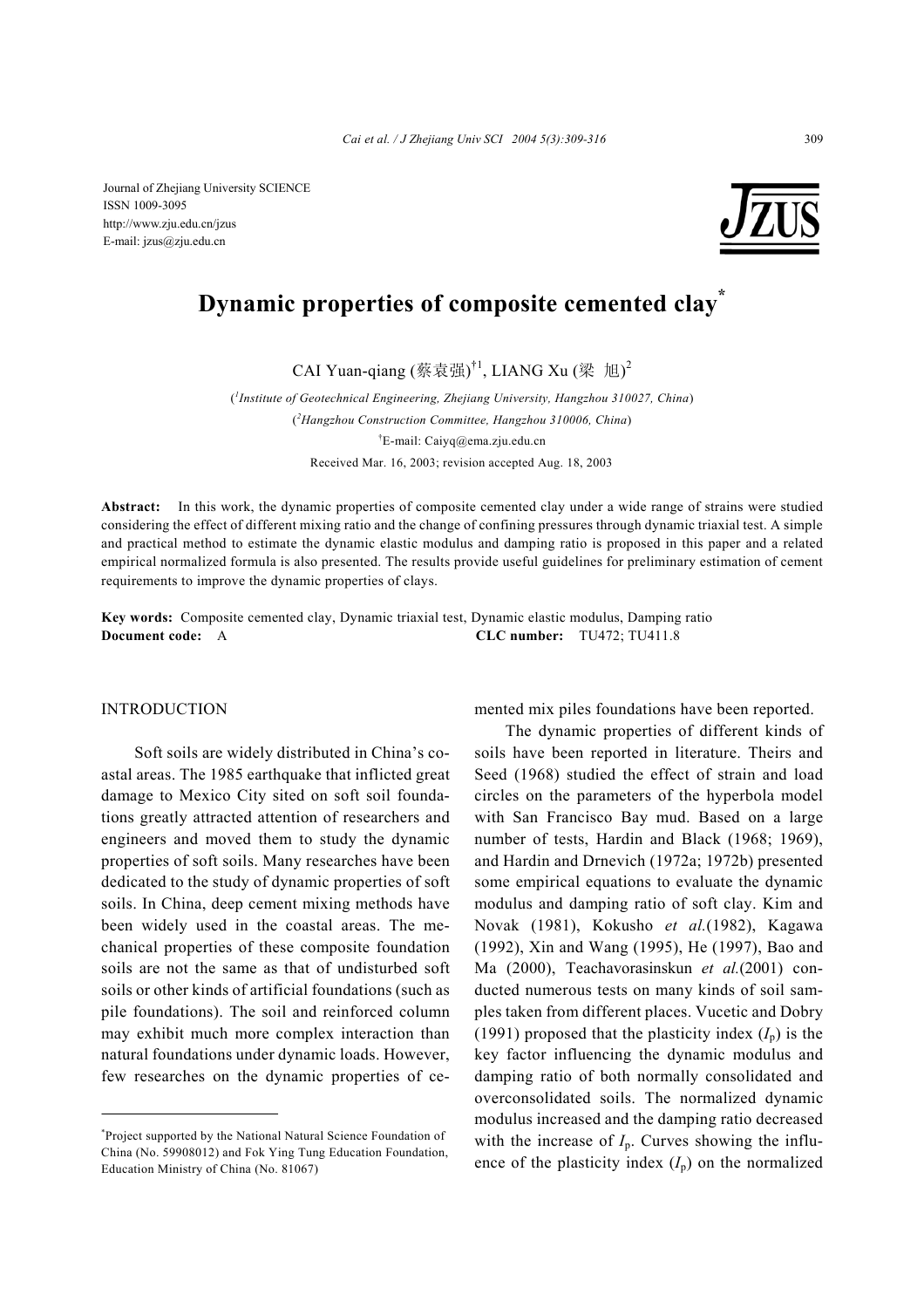dynamic modulus and damping ratio with different strain levels were plotted. Yuan and Sun (2000) tested six soil samples using resonant column and listed the recommended values of dynamic modulus and damping ratio. Lanzo *et al.*(1997) studied the trend of the dynamic modulus and damping ratio under small strains through cyclic simple shear test. Assimaki *et al.*(2000) proposed a four-parameter model for estimating the dynamic modulus and damping ratio for granular soil, in which the input parameters were confining pressure and density. Researches on the dynamic properties of composite cemented clay are relatively new. Some results had been obtained: Fahoum (1996) studied the dynamic properties of three kinds of clays treated with lime; Chen *et al.*(2000) tested cemented clay through dynamic triaxial and resonant column test. Hou *et al.*(2001) studied the effect of cyclic stress ratio on the axial strain of composite cemented clay. As described above, there were a lot of research on the dynamic properties of clay and cemented clay; however, few studies were focused on cemented clay as a whole body. In engineering practice, the cemented mixing method is widely adopted in economically advanced and densely populated areas where earthquakes may cause great damage. It is very important to study the dynamic stress and strain, seismic response and soil foundation superstructure interaction of composite cemented soil, which is meaningful for seismic design of structures

(Hadjian, 1991). This paper presents the testing and a simple equation to estimate the dynamic properties of composite cemented soils, which could serve as guidelines for determining whether cement would be an effective additive to improve the dynamic properties of soft clay soils.

## SOILS TESTED AND TEST PROCEDURE

The triaxial test equipment in the testing procedure was improved and calibrated to test prepared soil samples (6.2 cm in diameter, 14 cm in height). The cement-mixing ratio (*a*) of cement soil core was 15% and the replacement ratio (*m*) of the composite cemented clay was set to be 5.7%, 10.8%, 19.5% respectively. At the same time, the pure clay samples were also prepared for comparison purpose.

A commercially available soil from Xiaoshan County and a commonly-used cement (425#) were used in the test. The major properties of undisturbed soil samples and remolded soil samples are listed in Table 1. The remolded soil samples were prepared according to Specifications of Soil Test (DT-92, 1993).

Liu (1991) described in detail the preparation procedure of composite cement clay samples and testing procedure. In this paper, some of the procedures were modified.

|                  | THOICE I THING PLODGE MOD OF MINIONEL DEM DOM DIMILIPIED WILD LEMONDER DOM DIMILIPIED<br>Specific gravity<br>$(g/cm^3)$ | Water content<br>(%) | Density<br>$(g/cm^3)$ | Plasticity<br>index | Dry density<br>$(g/cm^3)$ | Void ratio |
|------------------|-------------------------------------------------------------------------------------------------------------------------|----------------------|-----------------------|---------------------|---------------------------|------------|
| Undisturbed soil | 2.73                                                                                                                    | 50.4                 | l 73                  | 19.8                | 15                        | 1.37       |
| Remolded soil    | 2.73                                                                                                                    | 36                   | 1.768                 | 175                 |                           | .10        |

**Table 1 Major properties of undisturbed soil samples and remolded soil samples**

## **Sample preparation**

This procedure was divided into three stages: (1) Preparation of cement soil core (1.48 cm, 2.04 cm, 2.74 cm in diameter respectively corresponding to  $m = 5.7\%$ , 10.8%, 19.5%). According to standard lab procedure, three thin-wall (0.1 cm in thickness) tubes with different inner diameters 2.04 cm, 2.74 cm) were designed and made specially.

The dry soil was pulverized into powder and sieved (with mesh less than 0.2 cm in diameter sieve). The required amount of cement  $(a=15%)$  was first mixed with the dry soil, and then water was added. After being thoroughly mixed, the mixture was pressed into the tubes. (2) Preparation of remolded pure soil samples. The standard preparation method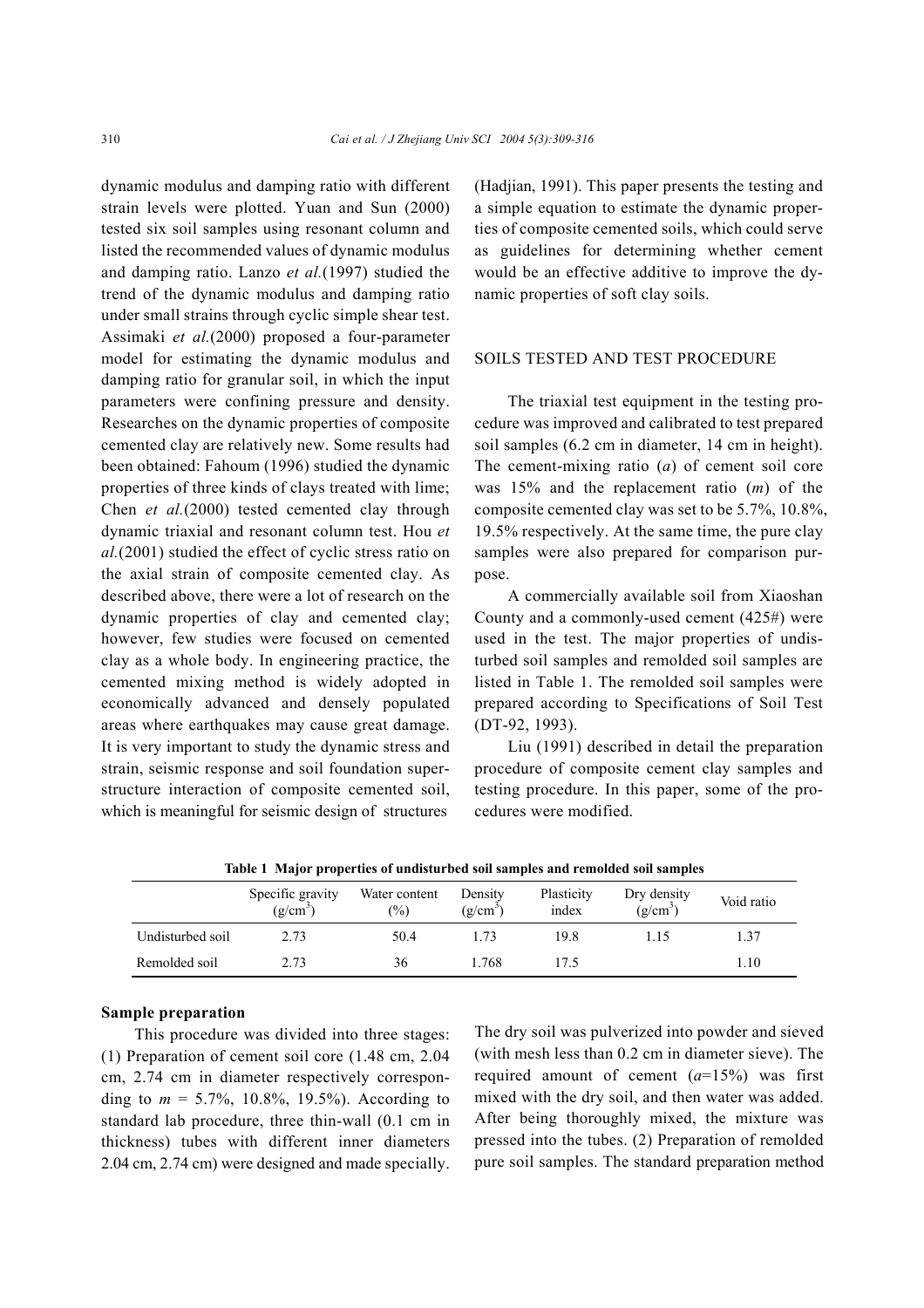(SL237-002-1999) was adopted as the compaction procedure to prepare all pure soil samples. The compaction was done in 7 layers. (3) Preparation of composite soil samples. After the preparation of remolded pure soil samples, a hole (about 1 cm in diameter) was drilled in the center of the samples. Three different thin-wall tubes daubed with vaseline were driven into these samples respectively according to the replacement ratio in them. The thin-wall tubes were driven slowly and vertically to a certain depth into soil samples, then pulled out slowly and soils in the tubes were removed. This step was repeated 3−5 times until the tubes reached the bottom of soil samples. The tubes were then pulled out and substituted by another exactly similar tube with cement soil core inside the hole at the center of the samples. A tailor-made plastic stick (with diameter equal to the inner diameter of the corresponding tube) was inserted into the tubes and pressed down; then the tube was pulled out from the soil sample at constant speed. Then the cement soil core was left in the clay soil sample and a composite soil sample was made (Fig.1). The samples were wrapped in water-proof plastic bags and cured in water for 180 days, after which, a portion of the samples was selected randomly and cut to observe whether the cement soil cores had good contact with the surrounding clay soil.



**Fig.1 The plan view of composite cemented clay** 

#### **Test procedure**

Isotropic consolidation of the cured samples was done under three different confining pressures: 100 kPa, 200 kPa, 300 kPa. The confining pressure during consolidation was applied in several stages. After consolidation, cyclic loading was applied using a staged-testing procedure in which cyclic stress was applied in sequences starting from low to high.

Although the procedure for preparation of composite cemented clay samples was somewhat different from field construction condition of mixing cement piles, there was still reasonably good similarity between the composite soil and the onsite mixing cement piles. The composite cemented soil behavior was similar to that of cement mixing pile foundation under cyclic loading, in which the loading was shared by both piles and soils.

#### DATA CALCULATION AND ANALYSIS

The dynamic properties of composite cemented soil can be represented by the stress-strain curve of soils under cyclic loading: the dynamic elastic modulus shows the relation between dynamic stress and recoverable dynamic strain while the damping ratio can be measured from the area of a hysteresis loop related by stress and strain. A typical stress-strain curve forming a hysteresis loop during cyclic loading is shown in Fig.2. From such a loop, two parameters can be determined (the dynamic elastic modulus  $E_d$  and the damping ratio  $D$ ). The dynamic elastic modulus  $E_d$  can be calculated using the following equation:

$$
E_{\rm d} = \frac{(\sigma_{\rm d1} + \sigma_{\rm d2})}{\epsilon_{\rm f} + \epsilon_2} \tag{1}
$$

where  $\sigma_{d1}$  and  $\sigma_{d2}$  are axial dynamic compression and tension stresses respectively; and  $\varepsilon_1$  and  $\varepsilon_2$  are the corresponding vertical strains. The damping ratio



**Fig.2 Typical idealized loop produced by cyclic loading**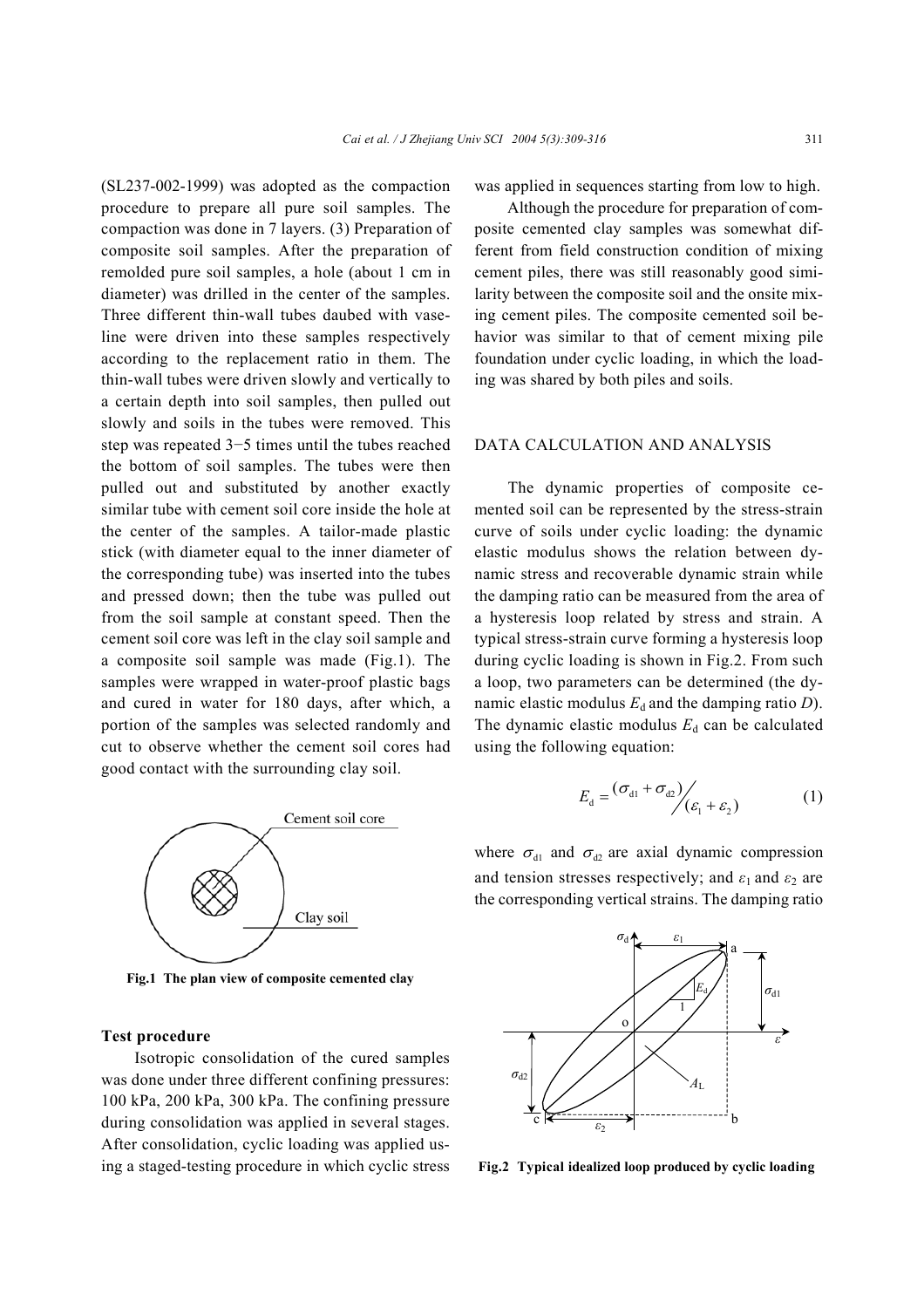*D* can be calculated from Fig.2 using:

$$
D = \frac{A_{\rm L}}{\pi \times S_{\rm Aabc}} \tag{2}
$$

where  $A_L$  is the area of the hysteresis loop, and  $S_{\mu abc}$ is the area of the triangle abc.

## EFFECT OF STRAIN

Two sets of curves are presented: dynamic elastic modulus ( $E_d$ ) versus the axial strain  $\varepsilon$  (= $\varepsilon_1+\varepsilon_2$ ) and the damping ratio (*D*) versus the axial strain *ε*. Fig.3−Fig.6 show the effect of strain level *ε* on *E*<sup>d</sup> and *D* with cement-mixing ratio of 15% and different replacement ratio (5.7%, 10.8%, 19.5%). All figures show that  $E_d$  decreases and *D* increases with



**Fig.3** Curves of  $E_d$  and *D* versus  $\varepsilon$  (pure clay soil)



**Fig.5** Curves of  $E_d$  and *D* versus  $\varepsilon$  (composite cemented **soil,** *m***=10.8%)**

the increase of  $ε$ , which agree well with the actual behavior of soils during dynamic loading due to the nonlinear characteristics of soils. The composite cemented clay samples with replaced cement soil core behave more rigidly than the untreated pure clay soil samples, which means higher values of  $E_d$ . Damping is an index representing of the amount of energy dissipated during cyclic loading. As the soil particles slide upon adjacent particles under cyclic loading, the strain energy released during the unloading stage is less than the strain energy accumulated during the loading stage. Therefore, at higher strain levels, more slippage and rearrangement of particles occurs and higher damping ratio would be expected. This explains the increase of *D* with the change of strain shown in these figures showing that *E*<sub>d</sub> decreases very rapidly when the strain level  $ε$ ranges from  $10^{-3}$  to  $10^{-2}$ . When *ε* is less than  $10^{-3}$ ,  $E_d$ 



**Fig.4** Curves of  $E_d$  and *D* versus  $\varepsilon$  (composite cemented **soil,** *m***=5.7%)**



**Fig.6 Curves of**  $E_d$  **and** *D* **versus**  $\varepsilon$  **(composite cemented soil,** *m***=19.5%)**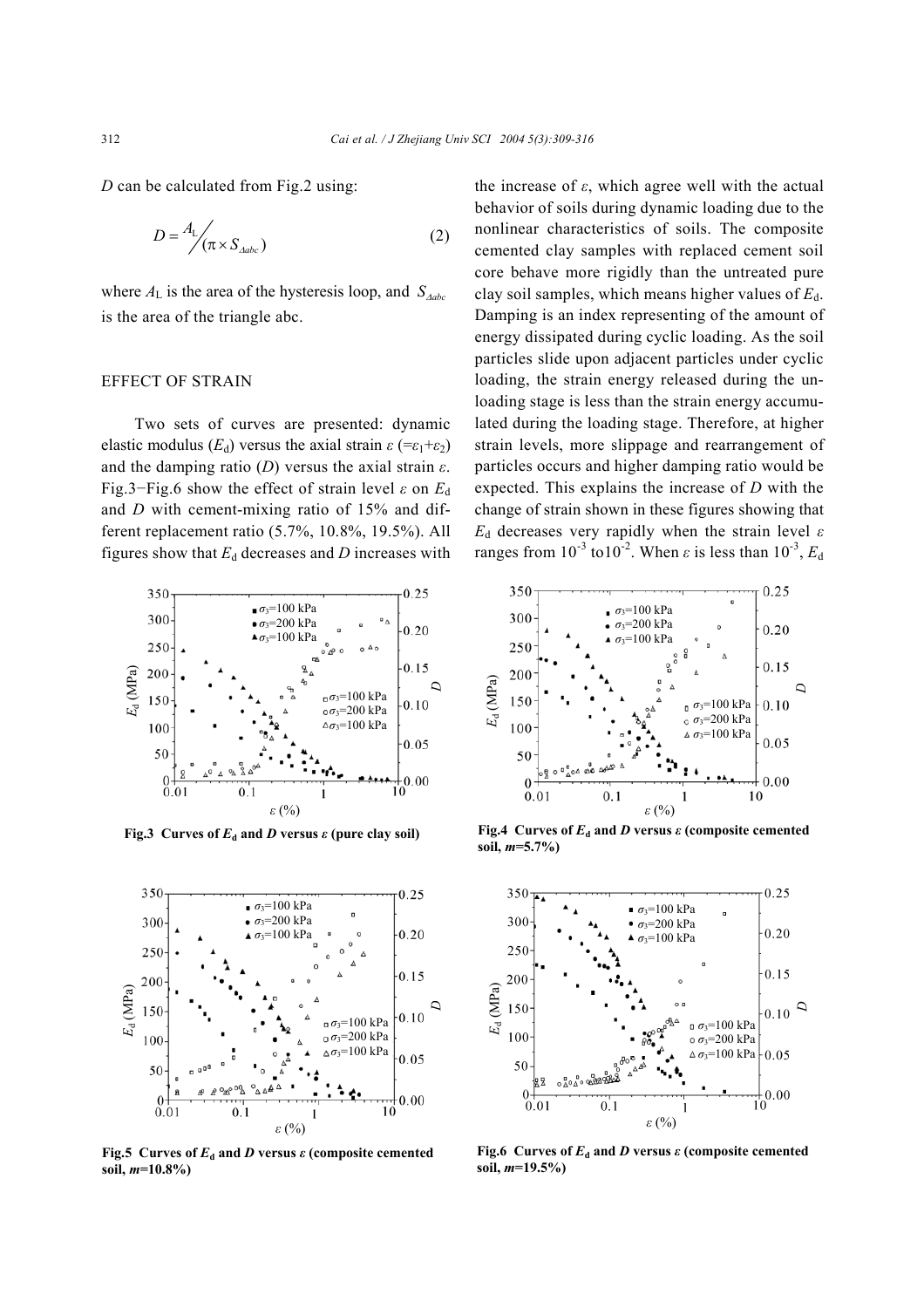decreases slowly; when  $\varepsilon$  is greater than  $10^{-2}$ , the residual dynamic elastic modulus remains almost constant. However, *D* shows reverse trend. It increases rapidly when the strain level *ε* ranges from  $10^{-3}$  to  $10^{-2}$ . When *ε* is less than  $10^{-3}$ , *D* remains almost unchanged; when  $\varepsilon$  is greater than  $10^{-2}$ , the increment of *D* becomes smooth.

## EFFECT OF CONFINING PRESSURE

Fig.3 shows the effect of confining pressure on  $E_d$  and *D* of pure clay soil samples. Under a certain strain level, with the increase of confining pressure, *D* increases while  $E_d$  decreases. Fig.4–Fig.6 show similar trend. This can be explained as follows: when the confining pressure increases, the contact of adjacent particles in composite cemented soil samples becomes tighter; thus there are more wave pathways, which will lead to less energy dissipation; so the composite cemented clay samples have higher  $E_d$  and lower *D*.

## EFFECT OF REPLACEMENT RATIO

The composite cemented clay samples' replacement ratio (*m*) is a very important factor affecting  $E_d$  and *D*. When other parameters remain unchanged,  $E_d$  increases while  $D$  decreases when  $m$ increases at a certain strain magnitude. The dynamic modulus of cemented soil core is much higher than that of the surrounding clay soil. When *m* increases, the resulting increase of the dynamic modulus of cemented soil core increases the integral dynamic modulus  $(E_d)$ .

## DETERMINATION OF MAXIMUM DYNAMIC ELASTIC MODULUS (*E*dmax) AND DAMPING RATIO (*D*max)

Hardin and Black (1968) obtained an empirical equation for estimating the maximum dynamic shear modulus  $G_{\text{dmax}}$ :

$$
G_{\text{dmax}} = \frac{326(2.97 - e)^2}{1 + e} (OCR)^a (\sigma_m)^{\frac{1}{2}}
$$
 (3)

where *e* is void ratio; *OCR* is the over consolidation ratio;  $\sigma_{\rm m}$  is the confining pressure  $\sigma_3$  (isotropic consolidation) in  $10^5$  Pa; and *a* is a function of Plastic Index  $I_p$ . Eq.(3) can be used to calculate  $G_{\text{dmax}}$  of pure soil. With Eq.(4),  $E_{\text{dmax}}$  can be obtained as:

$$
G_{\text{dmax}} = \frac{E_{\text{dmax}}}{2(1+\mu)}\tag{4}
$$

Lambe and Whitman (1969) reported that *µ* has a relatively small effect on the dynamic shear modulus in most civil engineering projects. For fully-saturated soils,  $\mu$  is 0.5, and for weaklysaturated soils,  $\mu$  is 0.35. It is suggested that for lime-stabilized soils, a value of 0.31 be used (Lime Stabilization, 1987). Hicher *et al.*(1987) proposed a value of 0.3 in their dynamic tests with 90% saturated cohesive soils. Because of the lack of special research on  $\mu$  of cemented soils, based on the work of the above researchers, a value of 0.4 selected as Poisson ratio in this study was reasonable.

In a definite strain range, with the relationship presented in Fig.7,  $E_{dmax}$  can be obtained. Table 2 shows  $E_{\text{dmax}}$  for the soil samples.

With Eq.(4),  $G<sub>dmax</sub>$  of clay soil are 54, 77, 93 MPa, while using Eq.(3), the corresponding  $G<sub>dmax</sub>$  is 50, 68, 86 MPa. These two sets of values agree well.

The determination of *D*max is more complicated. Hardin and Black (1968) presented empirical equations for evaluating  $D_{\text{max}}$  of several kinds of clays and sands.  $D_{\text{max}}$  can be easily determined at hi-



**Fig.7 Curve of dynamic stress and strain**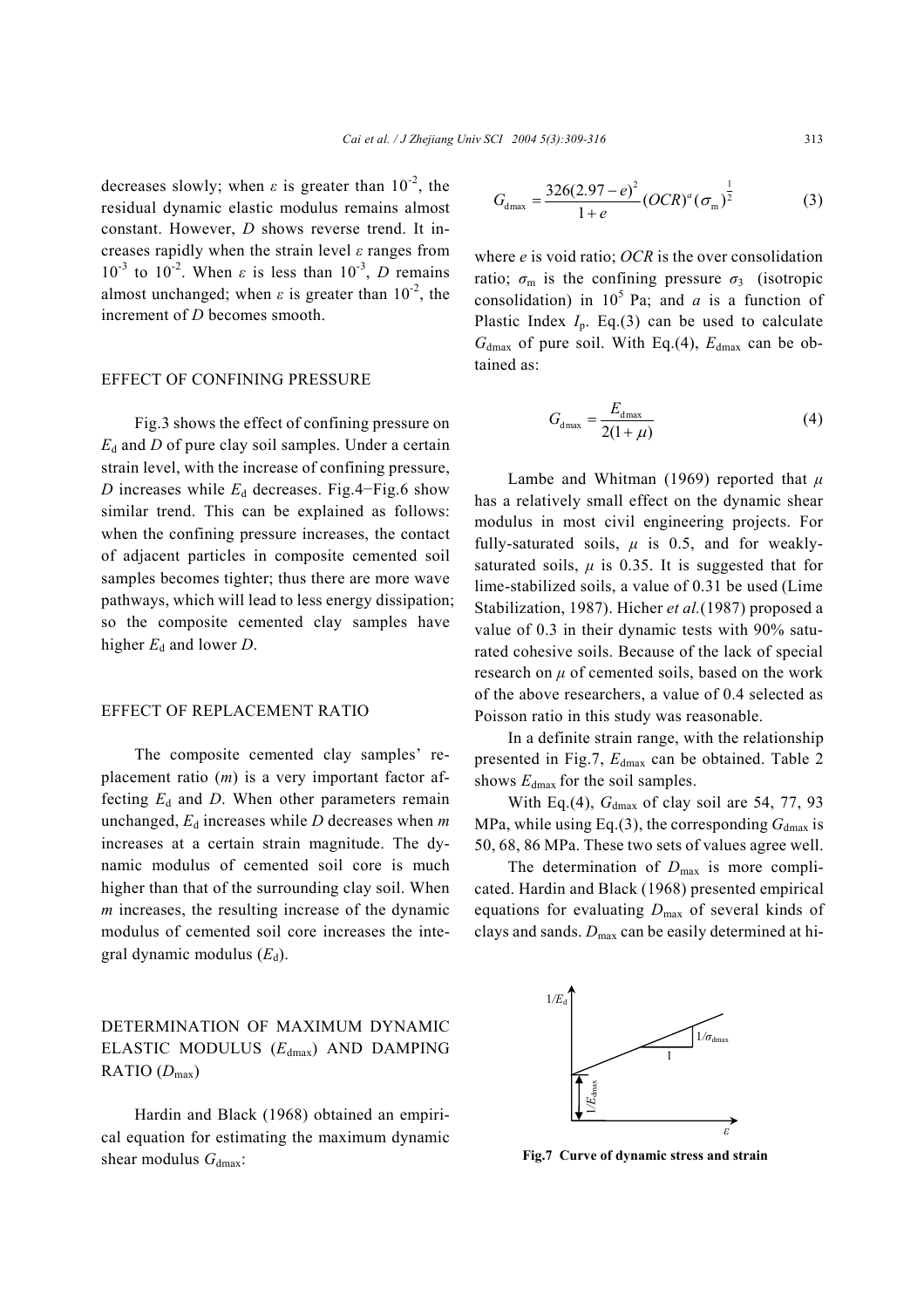gher strain and the increase of *D* becomes slow. In Fig.3−Fig.6, the curves of *D*−*ε* become flatter in the upper right corner and then approach to a constant,  $D_{\text{max}}$ .

Table 2  $E_{\text{dmax}}$  with different confining pressure and re**placement ratio**

| $E_{\text{dmax}}$ (MPa)                   | $\sigma_3$ =100 kPa | $\sigma_3 = 200 \text{ kPa}$ | $\sigma_3 = 300 \text{ kPa}$ |
|-------------------------------------------|---------------------|------------------------------|------------------------------|
| Clay soil                                 | 145                 | 196                          | 250                          |
| Composite<br>cemented soil<br>$(m=5.7\%)$ | 172                 | 233                          | 286                          |
| Composite<br>cemented soil<br>$(m=10\%)$  | 196                 | 263                          | 300                          |
| Composite<br>cemented soil<br>$(m=19\%)$  | 2.44                | 313                          | 357                          |

Table 2 shows that the  $E_{dmax}$  of the treated soils is obviously higher compared with untreated soils. The replacement ratio *m* shows more significant influence on  $E_{\text{dmax}}$  with lower confining pressure  $\sigma_3$ . When  $\sigma_3$  is 100 kPa,  $E_{\text{dmax}}$  increases 68% as *m* increases from 5.7% to 19.5%; while when  $\sigma_3$  is 300 kPa, *E*dmax increases 43% as *m* increases from 5.7% to 19.5%.  $\sigma_3$  is more significant to  $E_{\text{dmax}}$  when *m* is smaller. When *m* is 5.7%,  $E_{\text{dmax}}$  increases 66% as  $\sigma_3$ increases from 100 kPa to 300 kPa; When *m* is 19.5%,  $E_{\text{dmax}}$  increases 46% as  $\sigma_3$  increases the same percent. Data in Table 2 are plotted in Fig.8 and Fig.9.

Regression analysis of the relevant data yielded an empirical equation for estimating the maximum



**Fig.8 Plot of** *E***dmax for different confining pressures** 



**Fig.9 Plot of** *E***dmax for different replacement ratio** 

dynamic elastic modulus  $E'_{dmax}$  of composite cemented soil with different replacement *m* under various confining pressures:

$$
E'_{dmax} = E_{dmax} [1 + m(\frac{3.524 - A}{\frac{\sigma_3 - 2.825}{0.425}} + A)]
$$
 (5)

where  $E_{\text{dmax}}$  is the maximum dynamic elastic modulus of pure clay soils, which can be calculated through Eq.(3);  $E'_{\text{dmax}}$  is the maximum dynamic elastic modulus of composite cemented soils;  $\sigma_3$  is in 10<sup>5</sup> Pa and  $\xi$  is the Napierian base ( $\xi$ =2.718). *A* (=1.738) is a parameter obtained from the test data. In this way,  $E'_{\text{dmax}}$  of composite cemented soils with different replacement ratio can be estimated through Eq.(5).

Fig.10 of the normalized plot of  $E_d/E'_{dmax}$ versus *ε* for different kinds of treated and untreated soils shows that the distribution of most data agrees well with the fitting solid curve, which can be expressed as:

$$
\frac{E_{\rm d}}{E'_{\rm dmax}} = \frac{A_{\rm l} - A_{\rm 2}}{1 + \xi^{\frac{\varepsilon + 0.6}{0.24}}} + A_{\rm 2},
$$

where  $A_1$  and  $A_2$  are constants obtained from test, with  $A_1=15$ ,  $A_2=0.05$ .

Fig.11 of the normalized plot of *D/D*′max versus *ε* for different kinds of treated and untreated soils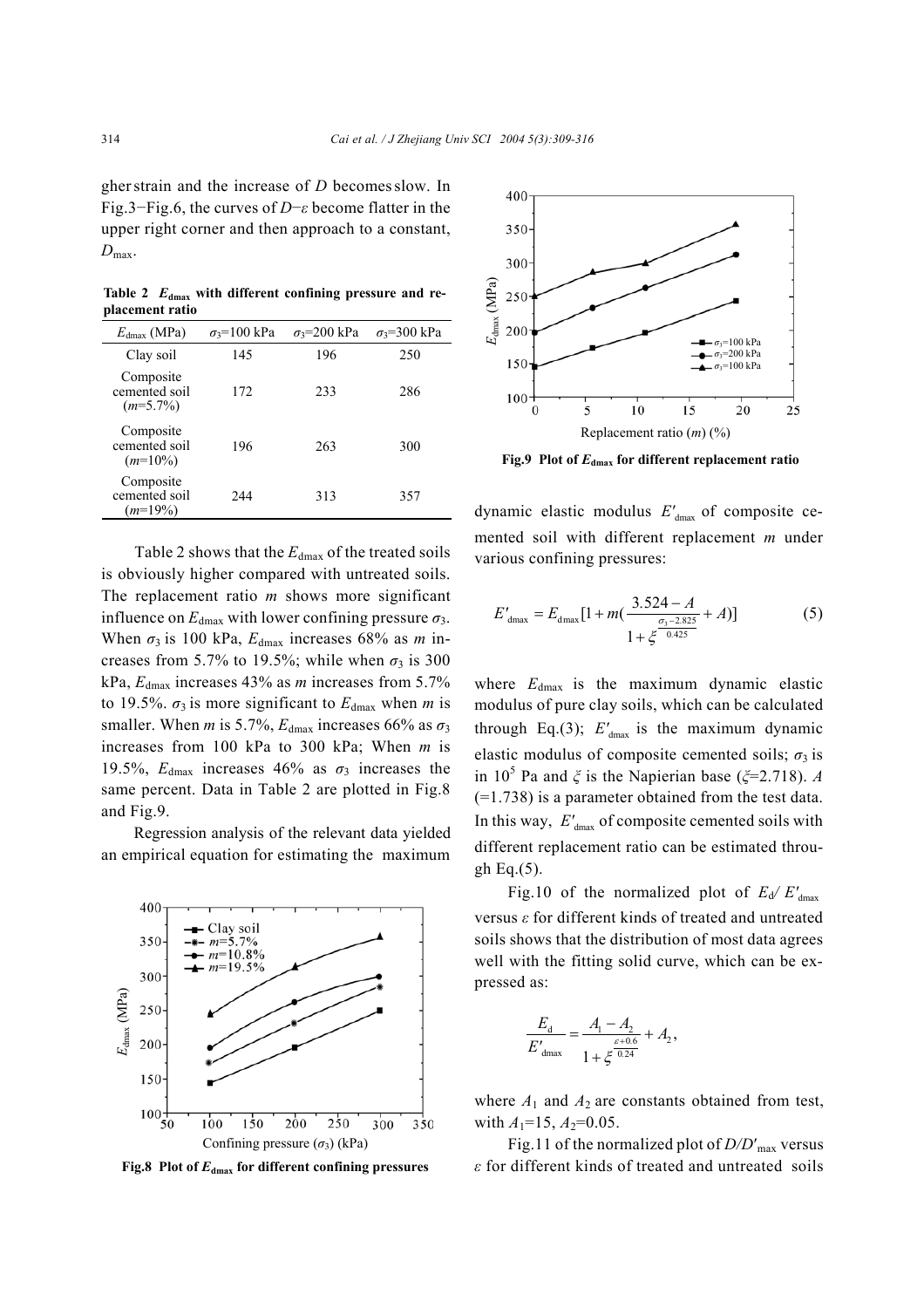

**Fig.10** Normalized plot of  $E_d/E'_{dmax}$  versus  $\varepsilon$ 

shows the distribution of most data agrees well with the fitting solid curve, which can be expressed as:

$$
\frac{D}{D'_{\text{max}}} = \frac{A_3 - A_4}{1 + \xi^{\frac{\varepsilon - 0.135}{0.35}}} + A_4,
$$

where  $A_3$  (=−0.54) and  $A_4$  (=0.88) are also constants obtained from test.

#### CONCLUSION

Parameters  $(E_d$  and *D*) indicating the dynamic properties of soil are fundamental to the seismic design of structures. However, few reports of researches on the dynamic properties of composite cemented soils are found in literature. Curves presented in this paper can provide useful reference for estimating dynamic parameters of cement-mixed pile foundations. This work leads to the following conclusions:

1. The dynamic properties of composite cemented soils are obviously improved; the maximum dynamic elastic modulus increased and the maximum damping ratio decreased after replacement.

2.  $E_d$  increased and *D* decreased with the increased confining pressure in the same strain level. When the strain level  $\varepsilon$  increased,  $E_d$  decreased and *D* increased.

3. After normalization, the test data agreed well



**Fig.11 Normalized plot of** *D/ D'* **max versus** *ε*

with the fitting curves. For clay soils treated with a definite cement-mixing ratio (15%), the dynamic parameters can be determined, which may be important for the seismic design of structures.

#### **Reference**

- Assimaki, D., Kausel, E., Whittle, A., 2000. Model for dynamic shear modulus and damping for granular soils. *Journal of Geotechnical and Geoenvironmental Engineering*, *ASCE*, **126**(10):859-869.
- Bao, C.G., Ma, S.D., 2000. The study on dynamic properties of deposited sand layer and the related engineering problems for TGP cofferdam. *Chinese Journal of Geotechnical Engineering*, **22**(4):402-407(in Chinese).
- Chen, S.M., Wang, L.Z., Li, T., Chen, Y.M., Wu., S.M., 2000. Experimental determination of dynamic properties of cement-treated soil and earthquake behavior of composite foundation. *Journal of Zhejiang University (Engineering Science)*, **34**(3):398-403 (in Chinese).
- DT-92, 1993. Specification of Soil Test. China Waterpower Press, Beijing (in Chinese).
- Fahoum, K., 1996. Dynamic properties of cohesive soils treated with lime. *Journal of Geotechnical and Geoenvironmental Engineering, ASCE*, **122**(5):382-389.
- Hadjian, A.H., 1991. The Learning from the Large Scale Lotung Soil-structure Interaction Experiments. *In*: Proc. 2nd Int. Conf. on Recent Adv. in Geo. Earth. Engrg. & Soil Dyn. St. Louis, Mo.
- Hardin, B.O., Black, W.L., 1968. Vibration modulus of normally consolidated clay: design equations and curves. *Journal of the Soil mechanics and Foundation Engineering Division*, *ASCE*, **94**(2):353-369.
- Hardin, B.O., Black, W.L., 1969. Closure to vibration modulus of normally consolidated clay: design equations and curves. *Journal of the Soil mechanics and*